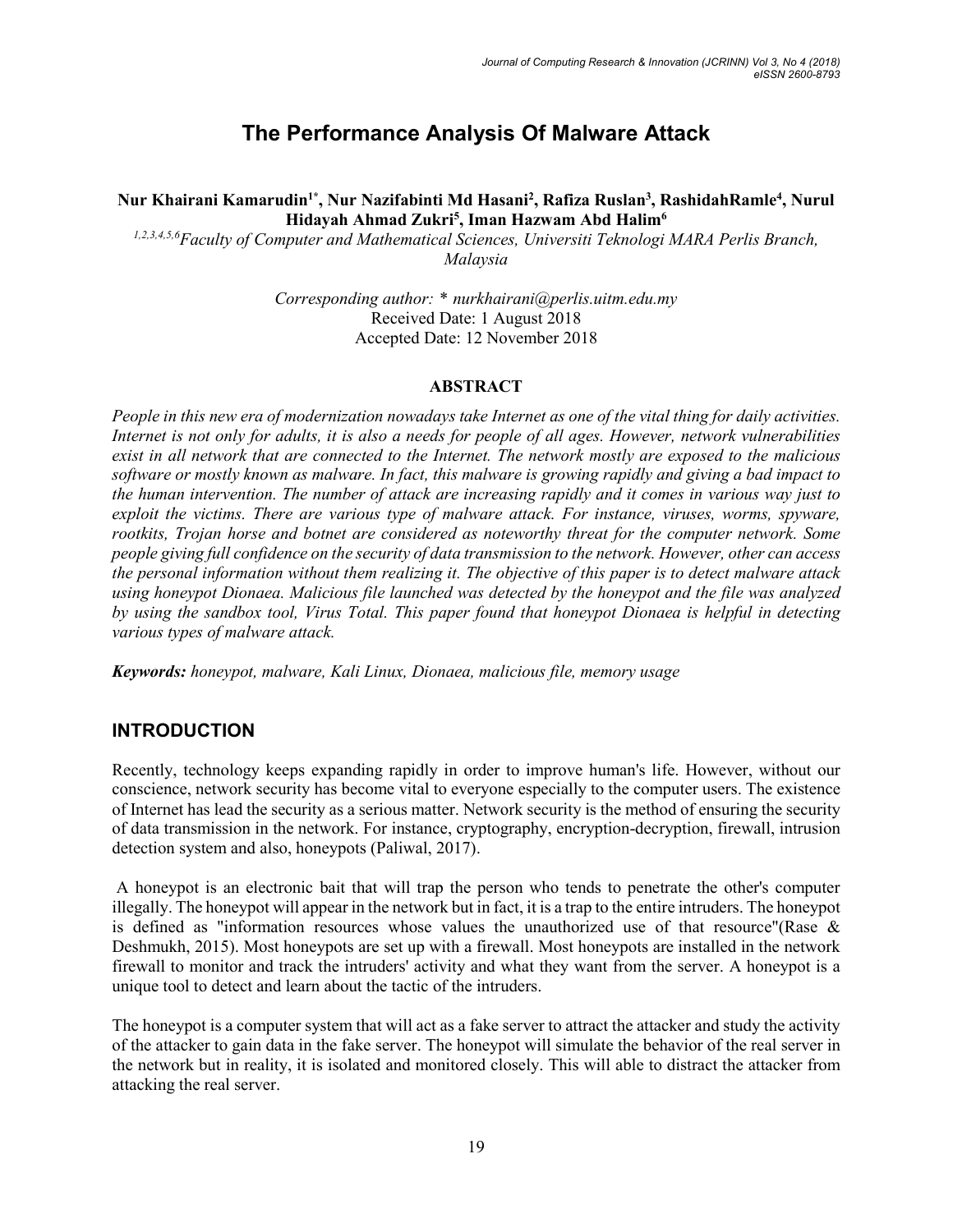As an example, people worldwide are using technologies in daily life. This technology contributes many benefits to people mostly. However, all these technologies are exposed to the attack from malware. Malware has been the most common threat to technologies nowadays. Malware attacks their victims through many ways, physically and logically. The malware can be distributed through a website. Not only that, malware can also attack through the website online. This malware attacks a variety of victims for different reasons including to steal sensitive data, disrupt computer operation or acquire access to personal computer system (Mostfa Kamal, Abd Ali, Alani, & Abdulmajed, 2016).

Hence, one of the network security methods which is honeypot is installed and the traffic is then analyzed. There are many types of honeypot that can be used. Dionaea is one of the types of honeypot that can be used. Dionaea can be used to detect malware attack which is now a common problem faced by people all over the world. This honeypot is widely used by network monitoring agent worldwide to detect malware in the network.

# **RELATED WORKS**

#### **Malware Attack**

According to the research paper by Fereidooni & Sperduti (2016), the technique used in detecting malware is static analysis of application known as Anastasia. Referring to this paper, static analysis is advantageous especially on an Android device. This is due to the fact that the malware is not being executed but only being analysed. This paper had presented an Android malware detection by using convenient feature to stay away from the application containing malware. Besides, an extensive static analysis on huge amount of data set of 29.864 Android apps was performed. The performance of the analysis was shown in this research paper and it has been proven to be very operative and proficient against malware attack according to the result obtained.

However, Alam & Horspool (2013) had proposed a malware analysis by using Malware Analysis Intermediate Language (MAIL). The process of this analysis at first, the data of binary program must be disassembled and interpreted to a MAIL program. MAIL program can also be used to mark the malware pattern and a control flow graph model (CFG) was built from the interpreted MAIL. A malicious program can be detected once the interpreted CFG matches the database of known malware samples. This method is really useful in detecting the malware. However, this method is only practical at certain situation as it is only able to detect a known malware as it cannot detect the unknown malware.

In the paper by Botacin (2018), malware detection was done through transparent malware analysis. Nowadays, there are two types of transparent analysis which are hardware virtual machine (HVM) and system management mode (SMM). According to this author, HVM technique is only compatible to modern processor such as Intel VT and AMD SVM. This technique permits the code running in the processor. However, in SMM mode, it includes of an executable piece of code located in the BIOS system. This code will be triggered by an interrupt known as system management interrupt (SMI). There is one major drawback of using these two techniques which is both is complex to be developed.

## **Detection of Threat using Honeypot**

In a research paper by (Saud & Islam, 2015), the authors presented the benefit of using honeypot as a security measure to defend the network. According to this paper, one of the purposes of using honeypot includes that it can reverse the attackers' benefit and every single error made by the attackers can alert the system analyst. The other reason is the amount of false-positives is very near to the ground. Instead of the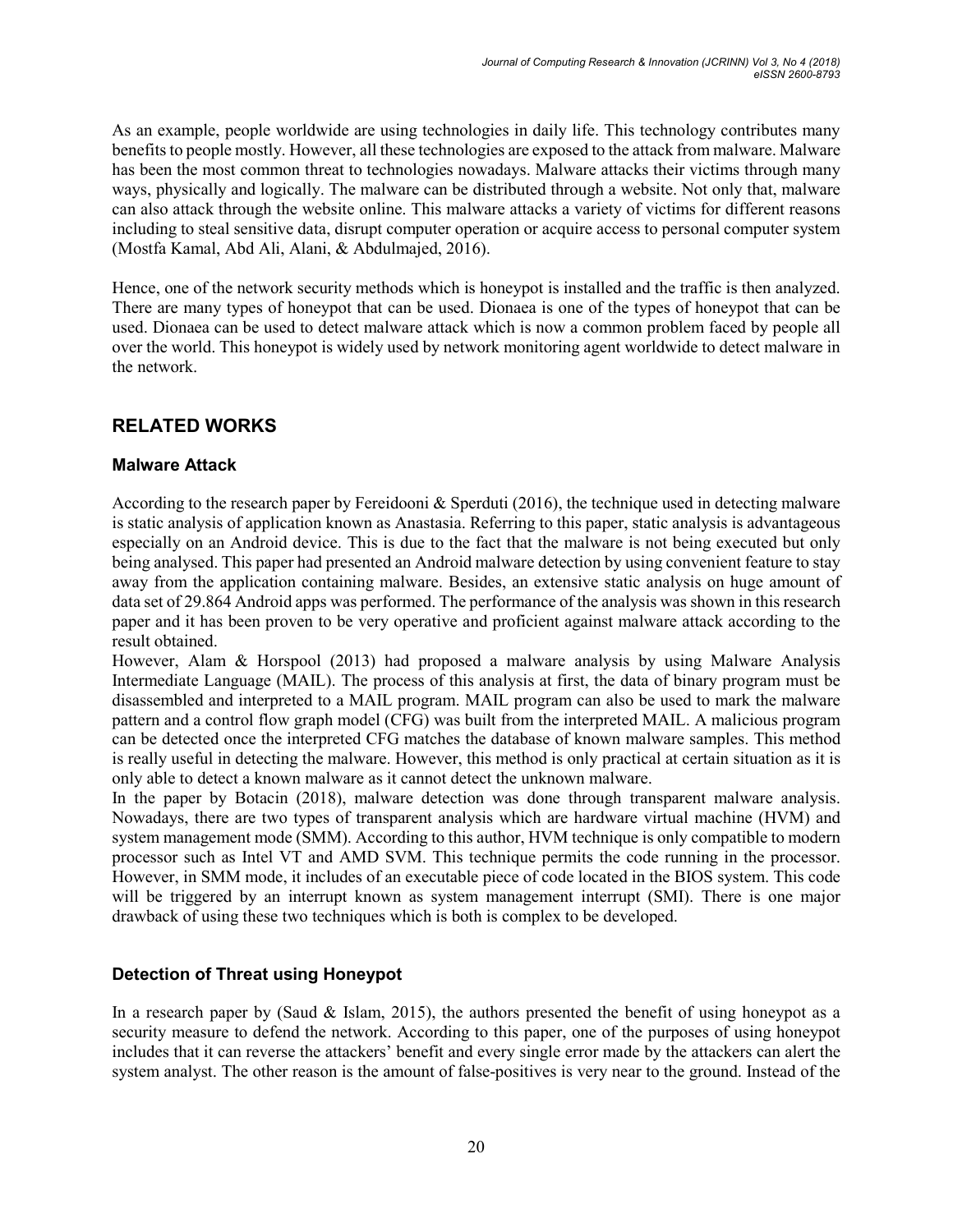false-positives reason, the honeypot can slow down the attack and offer a longer time for the authorities to run any other security measure against the attack.

According to Fronimos et. al (2014), the authors argued that old-style network security is insufficient to overcome threat and analysed by a variety of low interaction honeypots such as Dionaea and Honeyd. The analysis from those honeypots displayed how threat can be detected when the honeypot is implemented in a focused network. Eric Hutchins in a paper published by Lockheed Martin Corporation briefly discussed how numerous honeypot can support in messing up any layer of the attack. This whole disruption will cause frustration to the attacker and degrade their confidence to attack the network.

# **SOFTWARE AND HARDWARE REQUIREMENTS**

In this project, there were only one laptop and one wireless modem used. In the laptop, the virtual box was installed and operating system were installed inside it, Kali Linux. Kali Linux was the platform for the configuration of honeypot, Dionaea honeypot and launching the malware attack.

The software used was Kali Linux operating system used to install the Dionaea honeypot. the operating system was installed in the Oracle Virtual Box in the laptop. Msfvenom was the tools to inject the malware into a file and put it into the system before it was detected by the Dionaea honeypot. Next software used was Virus Total tools to analyse the malware in the malicious file.

# **FINDINGS AND DISCUSSION**

#### **Memory Usage before Malware Attack**

The memory usage of the system before and after was observed. The memory usage of the system was shown in Figure 1.



**Figure 1: Memory usage before malware attack**

Figure 1 shown above, the memory used in the Kali Linux system was 0.775 GB. Meanwhile the memory that were available and free was 1.20 GB. 1.20 GB is quite a huge amount of memory that are available in the system compared to the memory used in the system.The memory total of this operating system was 1.96 GB. Since the malware attack has not been launched yet, the system was not interrupted by the amount of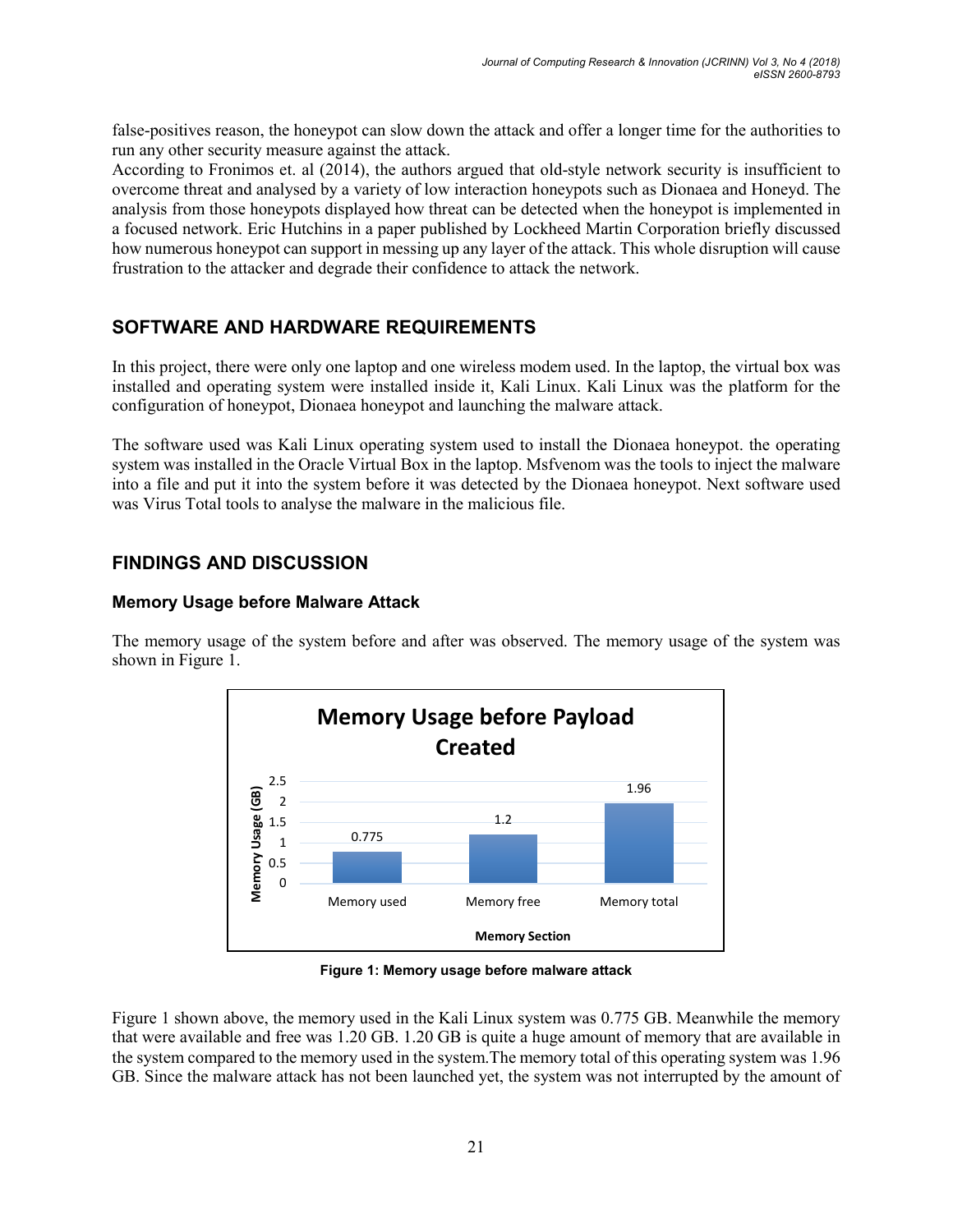payload in the system. Hence, 38.7 % of the memory has been used before the malware attack has been launched.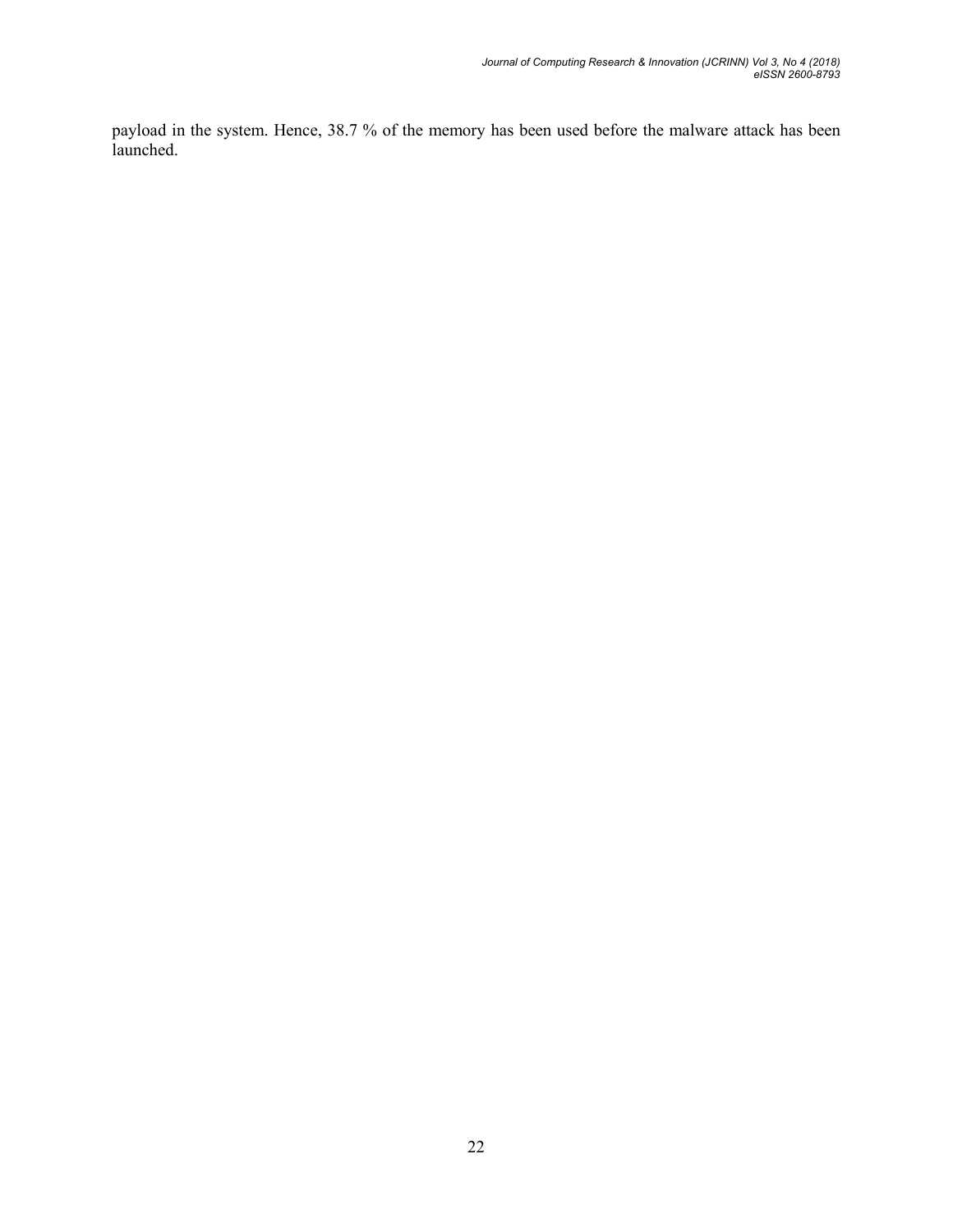#### **Memory Usage after Malware Attack**



Next, the malicious file was created and inserted to the system. Afterward, the memory usage of the system was again to be observed. Figure 2 below shows the memory usage after malware attack.

 **Figure 2: Memory usage after malware attack**

Figure 2 above shows that the memory used after the malicious file was created was 1.14 GB. Meanwhile, the available memory in the system was 0.838 GB. The amount of the available memory was low. The memory total was remain the same, 1.96 GB. Hence, the memory used after the attack was 41.8%.

## **Result Analysis**

The memory used before the malicious file run in the system was fewer than the memory after the payload has been created. The memory used before the malware attack was 0.775 GB and was increased to 1.14 GB after the payload was executed in the Kali Linux system.Meanwhile the memory available before the malware attack was greater than after attack which was 1.2 GB, before attack and 0.838 GB, after the attack. The graph shows the total memory for the system before and after the malware attack was remain the same which was 1.96 GB.

# **CONCLUSION AND RECOMMENDATION**

The objectives of the project are to set up a Dionaea honeypot in Kali Linux and to detect and analyze the malicious file detected by Dionaea honeypot by using sandbox tool. This research project was implemented by using a laptop and one wireless modem. The laptop contained the VirtualBox which the Kali Linux operating system is installed. Kali Linux is act as the platform for the Dionaea Honeypot to be configured. After the honeypot was activated, the memory usage of the system was observed. On the other hand, the malicious file was created and run in the other terminal in the Kali Linux by using the msfvenom tool. Once the file has been made, the honeypot was successfully detected the malicious file and the file was analyzed in the Virus Total website. After the malware was analyzed, the memory usage of the operating system was captured and observed.